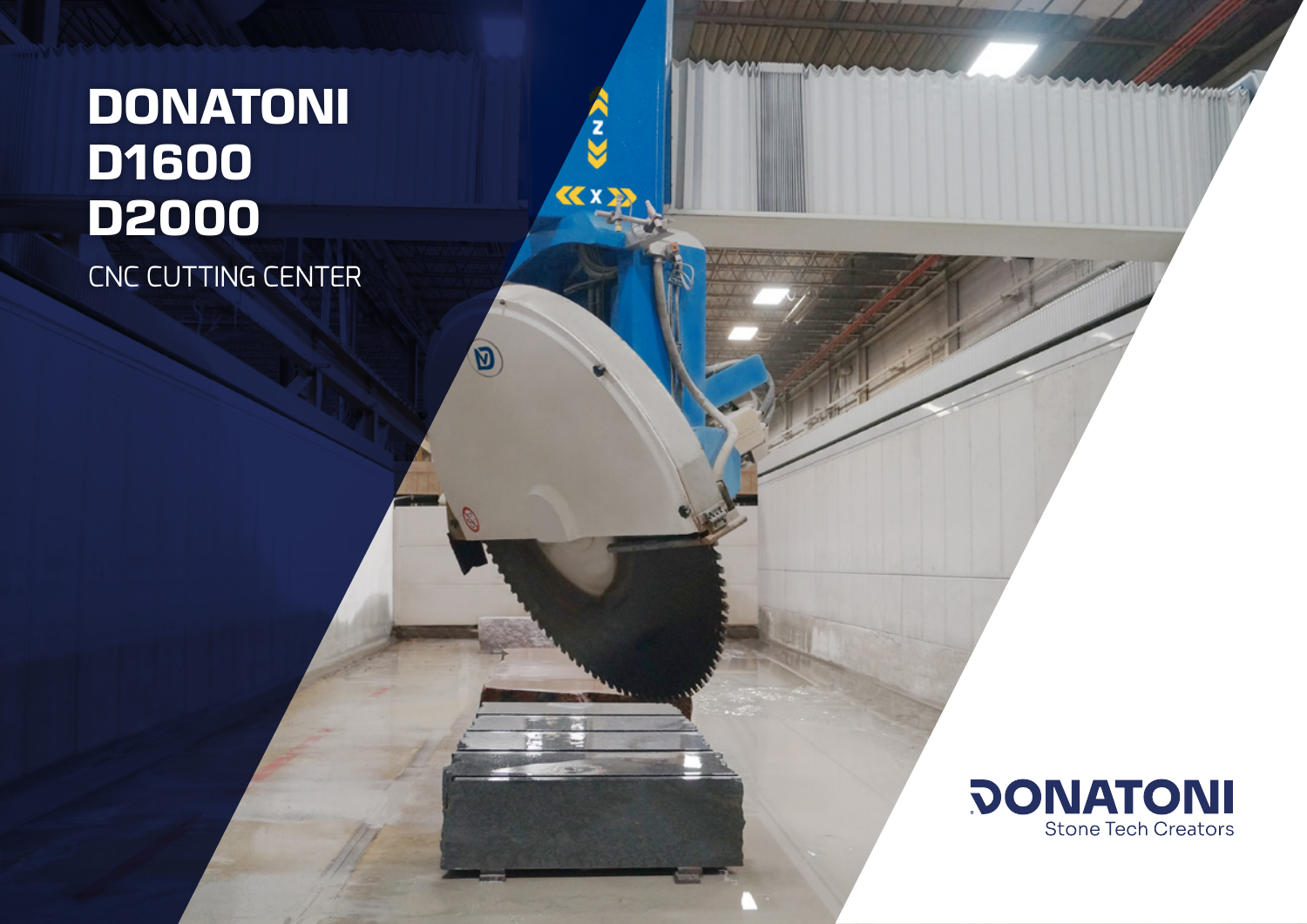### **THE SOLUTION FOR GREAT CHALLENGES**

DONATONI D1600 and D2000 are a 5 interpolated axes CNC cutting and shaping centre with Z-axis stroke of 1400 mm, rotating blade head swiveling from -5° to +545° degrees and tilting from 0 to 90 degrees, to perform orthogonal cuts up to 635 mm, for the execution of marble, granite and sintered stone works of middle and large dimensions.

They are suitable for oblique, circular, elliptical, inclined cuts, rectilinear, concave, convex, arched, elliptic shapes, exacavations of twodimensional and three-dimensional slabs.

**Electro-spindles** with high quality produced in Italy, with adjustment of the nr. of revolutions, blade head rotating from -5° to +545° degrees and inclinable from 0 to 90 degrees, mounted on steel carriage.

 $-5^{\circ}/+545^{\circ}$ 





**Head up-down sliding** (Z axis) on recirculating linear ball guides with ACS safety system.



system and bellows for protection with labyrinth closure.

**Sliding cross-beams and bridge** with linear bearings and helicoidalteeth racks for the X and Y axis, with lubrification by automated grease



### **PROCESSING**





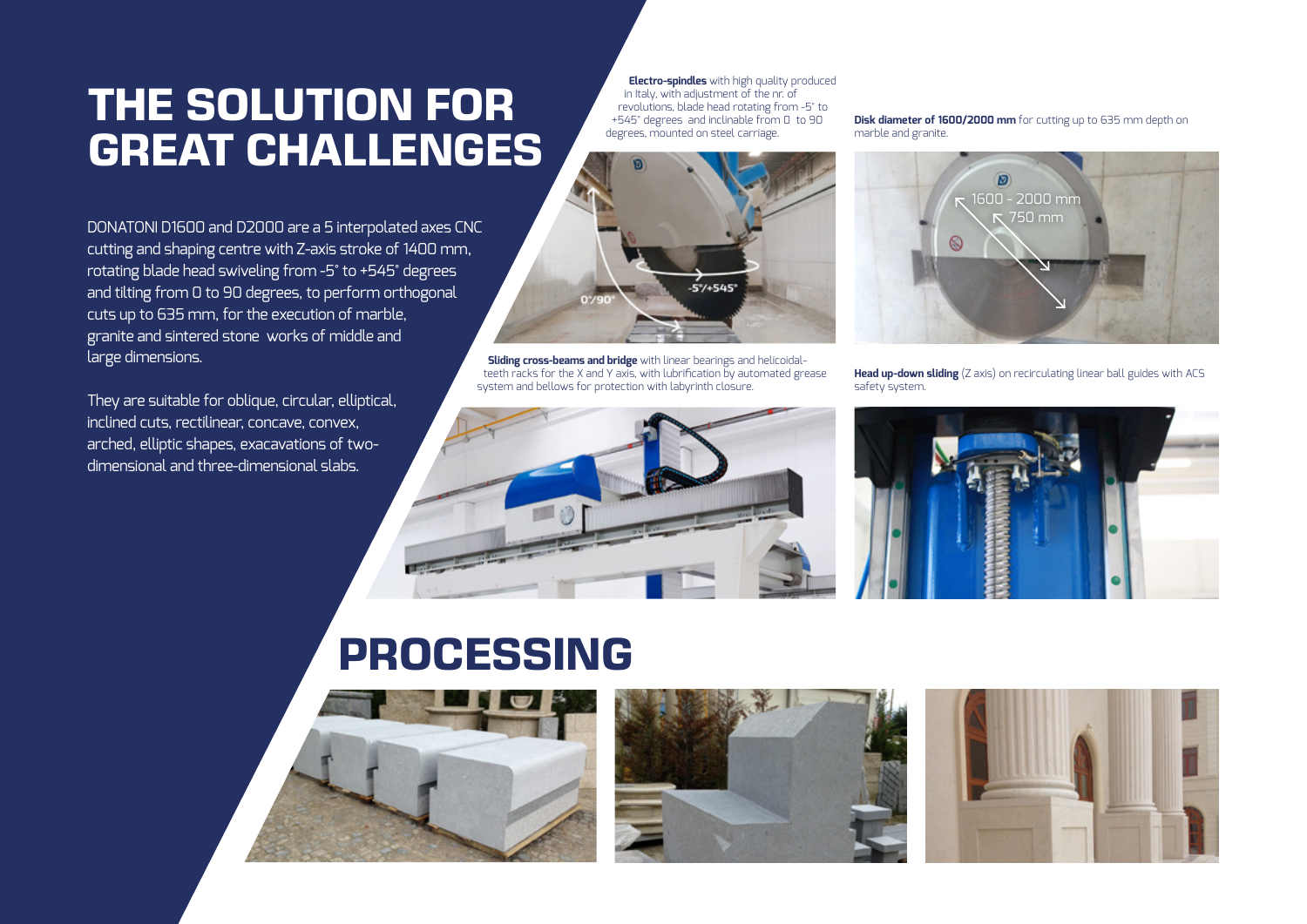## **SOFTWARE**

#### **PARAMETRIX**

Parametrix is the simple and userfriendly software developed by Donatoni Macchine and conceived to optimise the management of cutting different shaped pieces from slabs. It allows you to manage different kind of cutting processes using predefined shapes in the programme or imported from DXF files and automatically to set the position of the pieces and the sequence of cuts, optimizing the times and reducing material waste.

#### **ISOSAG**

The software allows to create files for the performance of rectilinear or concave shapes and convex arc both with vertical and horizontal blade. The shaping process can be performed both in roughing (combing) and finishing (brushing) or in combined mode.

#### **SCAN CNC**

Detection system composed of a laser pointer mounted on the machine head and a software integrated with Parametrix, allowing to detect twodimensional profiles with linear or curvilinear shape, create the drawing (file dxf) on the machine monitor and riproduce automatically the file.

#### **PHOTOSLAB**

By means of a camera placed above the machine and the related record software, the slab being cut is automatically detected. The system allows the optimization and the exploitation of the slab dimensions, the speeding of pieces positioning, avoiding possible defects or enabling to perform cuts by following the veins of the material.



## **TYPES OF PROCESSING**